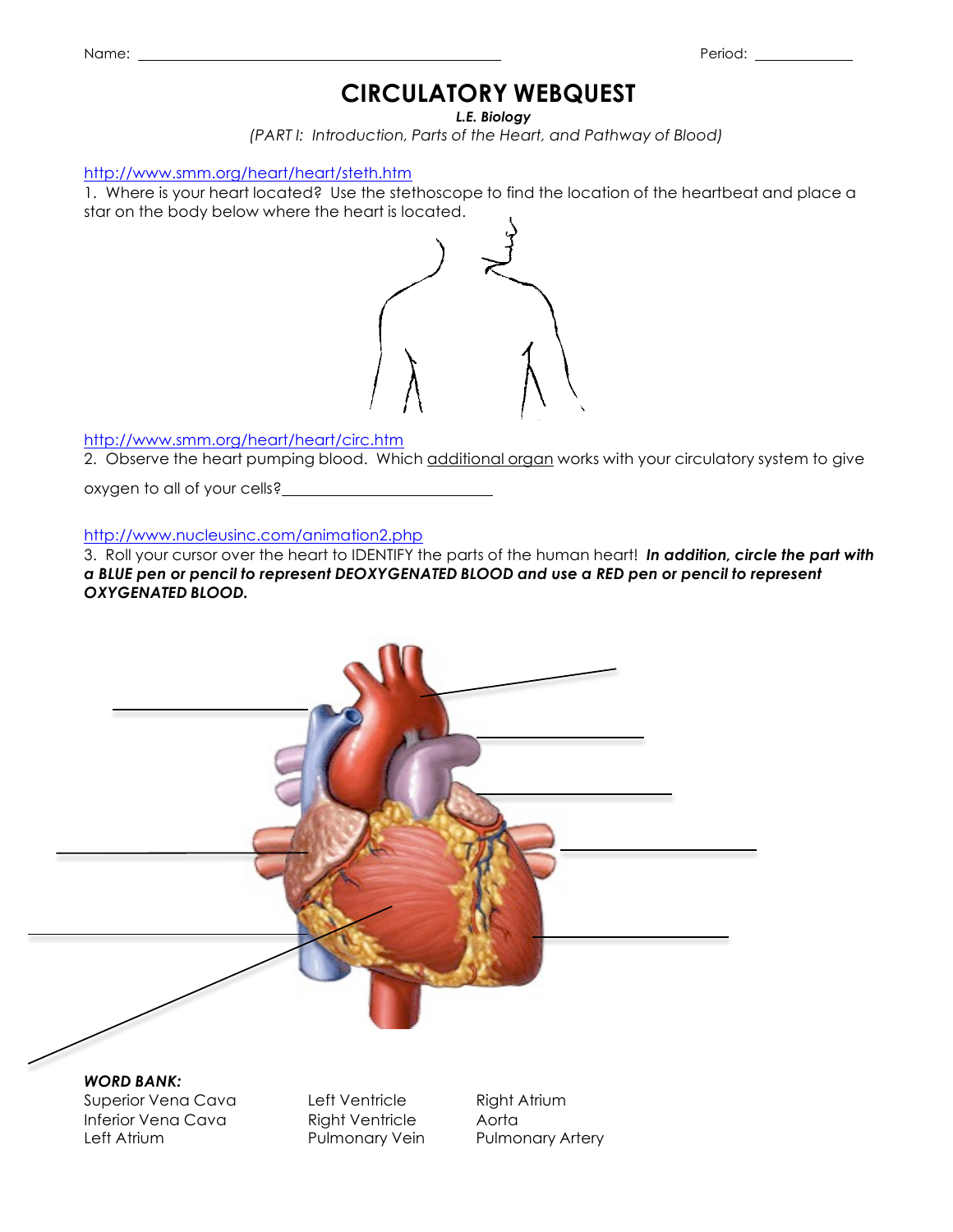# **4. Flash Cards on Parts of the Heart**

http://quizlet.com/1969655/parts-of-the-heart-and-their-functions-flash-cards/

**Step One:** View the flash cards several times.

**Step Two:** Press on the box that is titled "LEARN." Try to type in the correct term that matches each description.

*Step Three:* Press on the box that is titled "TEST." When you are done with the test, record the number of questions you had that where correct and the number that where incorrect. In addition, have your teacher sign the box that says "Completed Practice Test."

| <b>Number of Questions Correct</b>   | /14 |
|--------------------------------------|-----|
| <b>Number of Questions Incorrect</b> | /14 |

**Completed Practice Test (Teacher's Signature)** 

# *NOTE: You do not need to know all of the terms in this activity. See the list below:*

- Aorta **Pulmonary Vein** Coronary Vessels Pulmonary Artery Left Ventricle **Bicuspid Valve** Bicuspid Valve Oxygenated Right Ventricle Tricuspid Valve Deoxygenated Arteries Right Atrium Veins Vena Cava
	-

# **Terms you ARE responsible for: Terms you are NOT responsible for:**

# http://www.purposegames.com/game/label-the-hearts-parts-quiz

5. Practice will make perfect! Play the game to identify the parts of the heart below. **NOTE: You must click on "START" first! Call over Ms. Jantzi or Mr Fortney and a prize will be awarded to the student who can do it the fastest with 100% accuracy!**



http://kidshealth.org/parent/general/body\_basics/heart.html **About the Heart and Circulatory System**

6. What are the three main parts of the circulatory system?

A. B. C.

7. In class, during brain pop, we learned about three types of circulation. This website does not discuss **coronary circulation**, the type of circulation movement of blood in and around the heart. Define the other types of circulation discussed on the site.

| <b>Pulmonary Circulation:</b> |  |
|-------------------------------|--|
|                               |  |

**Systemic Circulation:**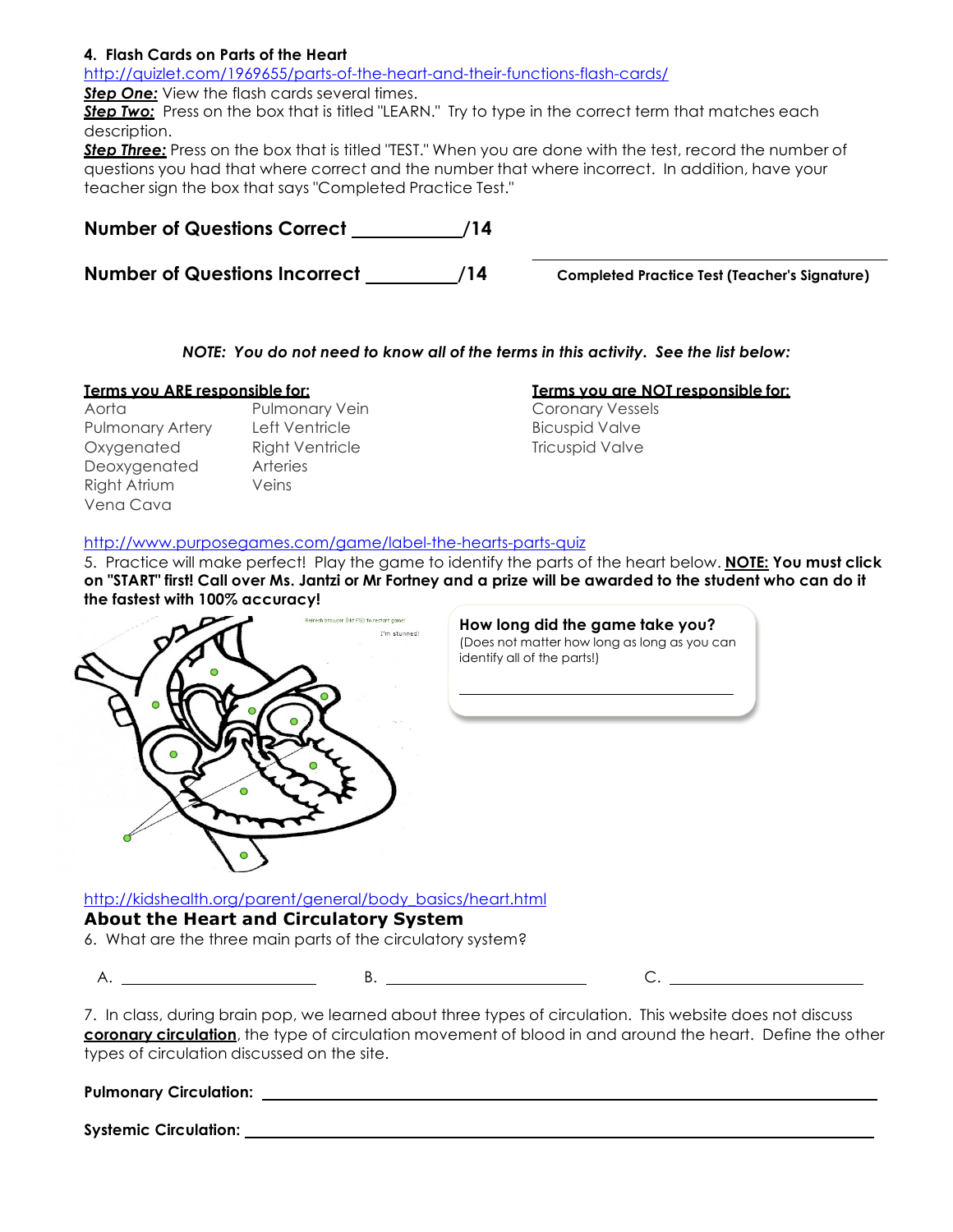### Click on "Body Basics: Heart" View the animation of blood flow through the heart and fill in the blanks *below.*

| When blood circulates in the body, it enters the heart through the _________________________________ |                                                                                                            | , [asses |  |  |
|------------------------------------------------------------------------------------------------------|------------------------------------------------------------------------------------------------------------|----------|--|--|
|                                                                                                      |                                                                                                            |          |  |  |
|                                                                                                      |                                                                                                            |          |  |  |
|                                                                                                      |                                                                                                            |          |  |  |
|                                                                                                      | and enters the ________________________________where it is pumped to the body through the ________________ |          |  |  |
| http://www.youtube.com/watch?v=mH0QTWzU-<br>xl&safety mode=true&persist safety mode=1&safe=active    |                                                                                                            |          |  |  |

http://www.youtube.com/watch?v=FCimR\_P9ID0&feature=related&safety\_mode=true&persist\_safety\_mo de=1&safe=active

http://www.heartpoint.com/theheart.html

Watch the videos above on the pathway of blood. Write out the flow of blood from the time it enters the heart to the time it leaves the heart. In addition, outline each box with a red or blue pen/colored pencil to show low levels of oxygen (BLUE) and high levels of oxygen (RED).

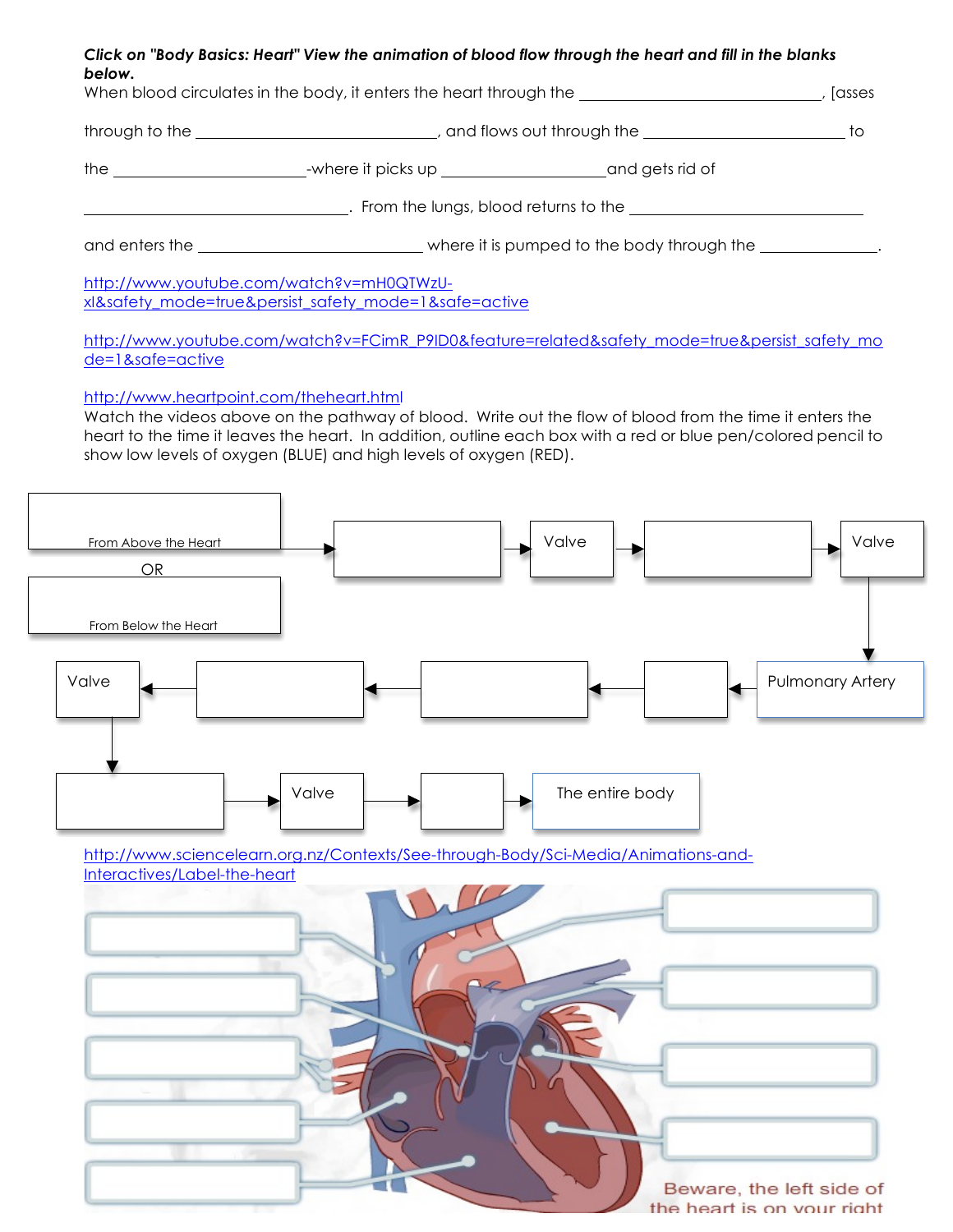| <b>PART II: Blood Pressure &amp; Blood Vessels</b><br>http://www.lifeclinic.com/focus/blood/whatisit.asp<br><b>What is Blood Pressure?</b><br>1. Blood is carried from the heart to all parts of your body in vessels called ___________________________ |                                                                                                                                                                                                                                                                         |  |
|----------------------------------------------------------------------------------------------------------------------------------------------------------------------------------------------------------------------------------------------------------|-------------------------------------------------------------------------------------------------------------------------------------------------------------------------------------------------------------------------------------------------------------------------|--|
|                                                                                                                                                                                                                                                          | 2. <b>Blood pressure</b> is the force of the blood <b>contained and all property of the system</b> and a set of the blood                                                                                                                                               |  |
|                                                                                                                                                                                                                                                          |                                                                                                                                                                                                                                                                         |  |
|                                                                                                                                                                                                                                                          | 4. When the heart is at ___________________, between ____________________, your blood pressure                                                                                                                                                                          |  |
|                                                                                                                                                                                                                                                          | 5. How is blood pressure written?<br>A. With one number, the systolic pressure<br>B. With one number, the diastolic pressure<br>C. With two numbers, the diastolic pressure over the systolic pressure<br>D. With two numbers, the systolic over the diastolic pressure |  |
|                                                                                                                                                                                                                                                          | is considered too ________________.<br>7. Scroll down to "Do you have white coat hypertention?" What is this condition? Explain.                                                                                                                                        |  |

http://www.webmd.com/hypertension-high-blood-pressure/guide/blood-pressure-causes

What causes high blood pressure? List four causes and identify if any of these causes are preventable or controllable.

| Cause | <b>Preventable (Yes or No)</b> |
|-------|--------------------------------|
|       |                                |
|       |                                |
|       |                                |
|       |                                |
|       |                                |
|       |                                |
|       |                                |
|       |                                |

http://www.neok12.com/php/watch.php?v=zX7152787e557e671b564073&t=Circulatory-System

Watch the video on the types of blood vessels. If the video is not working, you will have to refer to your notes or research each answer.

| 1. Arteries contain blood that is<br>a. high in oxygen. | b. low in oxygen. | c. both high and low in oxygen. |
|---------------------------------------------------------|-------------------|---------------------------------|
| 2. Arteries carry blood<br>a. away from the heart.      | b. to the heart.  | c. both away and to the heart.  |
| 3. The smallest blood vessel is the<br>a. vein          | b. artery         | c. capillary                    |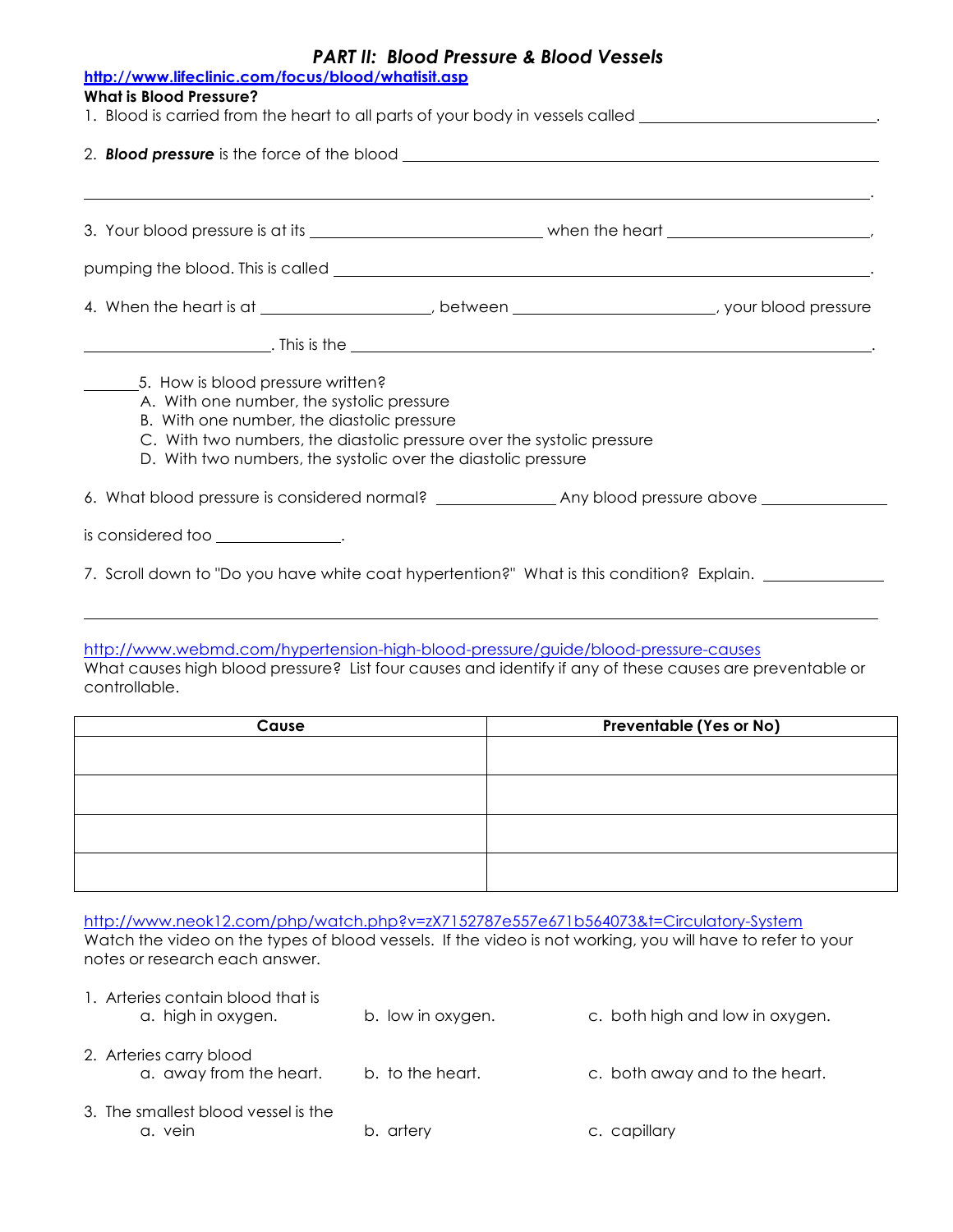4. Which blood vessel is the site of diffusion, where oxygen is dropped off and carbon dioxide is picked up?

a. artery b. capillary c. vein 5. Veins contain blood that is a. high in oxygen. b. low in oxygen. c. both high and low in oxygen. 6. Veins carry blood a. away from the heart. b. to the heart. c. both away and to the heart.

http://www.e-learningforkids.org/Courses/Liquid\_Animation/Body\_Parts/Heart\_and\_Circulation/index.html *Click "Let's Go!" Click on "Blood Pressure"*

1. Why can having low blood pressure be just as dangerous as having high blood pressure?

# **Click "Replay" Click "Arteries"**

2. Why is the blood in your arteries bright red? \_\_\_\_\_\_\_\_\_\_\_\_\_\_\_\_\_\_\_\_\_\_\_\_\_\_\_\_\_\_\_

3. As arteries get farther and farther away from the heart they get smaller and smaller and branch into tiny

blood vessels called .

## **Click "Replay" Click "Capillaries"**

4. What is the function of capillaries in your body? \_\_\_\_\_\_\_\_\_\_\_\_\_\_\_\_\_\_\_\_\_\_\_\_\_\_\_

5. Label the diagram below:



6. Why does the capillary change color as it passes buy your body cells?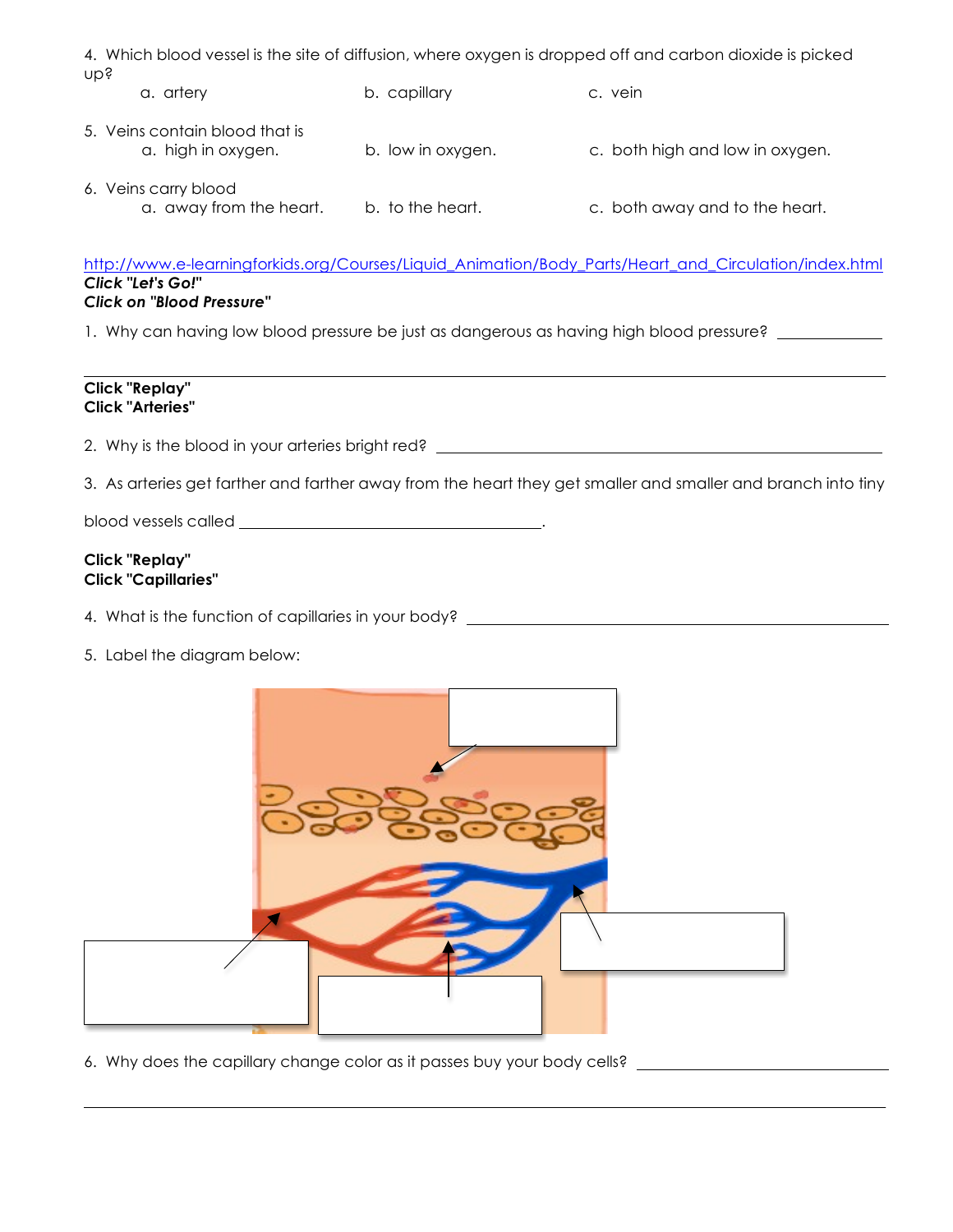|                | Click "Replay"<br><b>Click "Veins"</b>                                                                                                            |                                                       |  |
|----------------|---------------------------------------------------------------------------------------------------------------------------------------------------|-------------------------------------------------------|--|
|                | 8. Why is the blood in veins dark red (blue)? __________________________________                                                                  |                                                       |  |
|                | a. high                                                                                                                                           | b. low                                                |  |
|                | Now, it is time to see how much you have learned!<br>Take the quiz below on the blood vessels found in your body!<br><b>Quiz on Blood Vessels</b> | <b>Good Luck!</b><br>Fill-in the Correct Answer Codes |  |
|                | Which is the largest vein in the<br>human body?                                                                                                   | Capillaries<br>А                                      |  |
| 2              | Which type of blood vessels have<br>thin non-elastic walls & carry blood<br>back to the heart?                                                    | Pulmonary<br>в                                        |  |
| 3              | All arteries carry oxygen-rich blood<br>except for which artery?                                                                                  | Veins<br>С                                            |  |
| 4              | Which type of blood vessels contain<br>valves to prevent the back-flow of<br>blood?                                                               | Arteries<br>D                                         |  |
| 5              | Which type of blood vessels have<br>thick elastic walls & carry blood<br>away from the heart?                                                     | Aorta<br>Е                                            |  |
| 6              | Which is the largest artery in the<br>human body?                                                                                                 | Inferior vena cava<br>F                               |  |
| $\overline{7}$ | Which blood vessels allow<br>exchange of gases and nutrients<br>between blood and the body cells?                                                 | Capillaries<br>G                                      |  |
| 8              | Name the tiny, thin-walled blood<br>vessels that connect arteries and<br>veins?                                                                   | Veins<br>н                                            |  |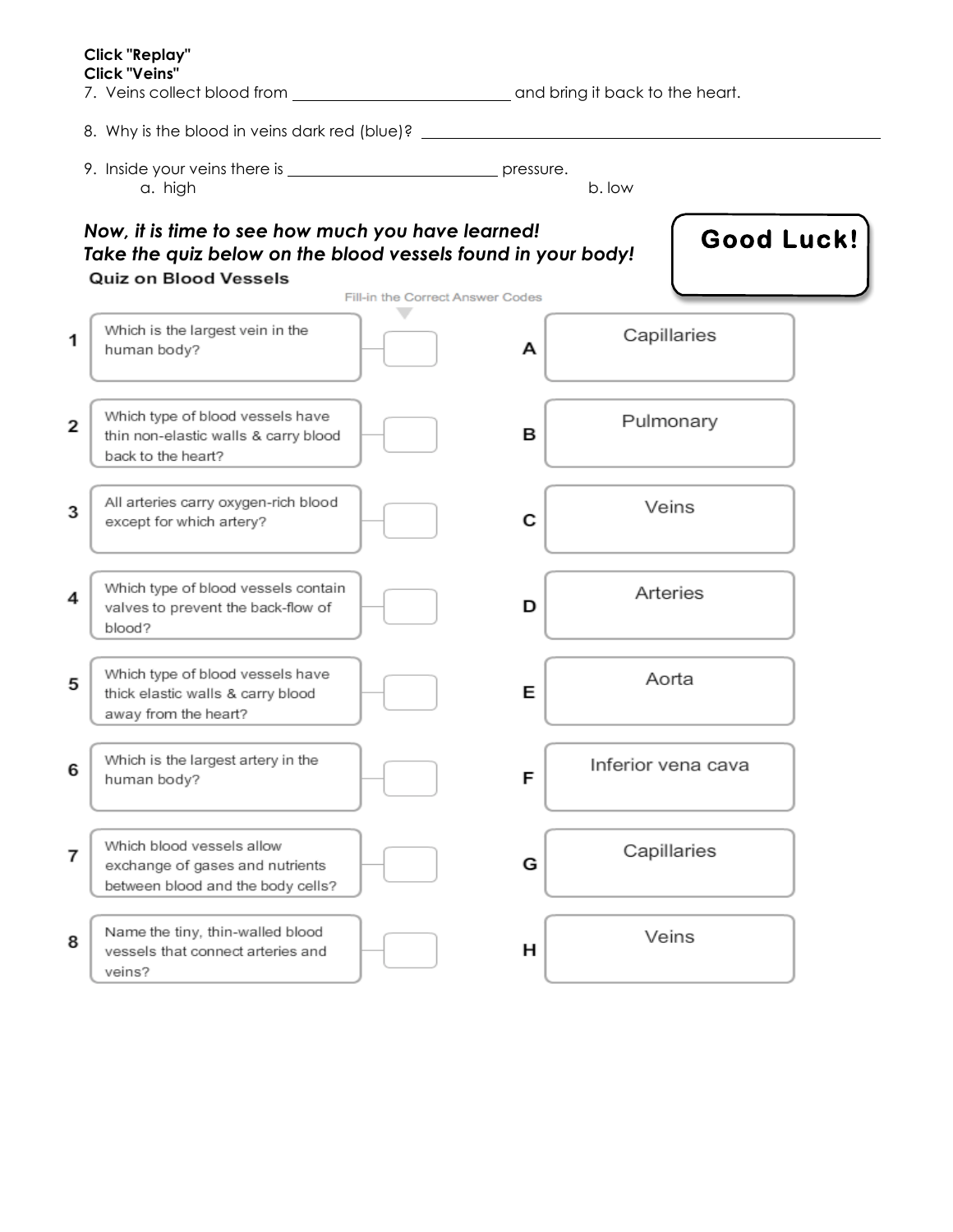# *Part III: Blood*

http://www.e-learningforkids.org/Courses/Liquid\_Animation/Body\_Parts/Blood/index.html 1. Be a scientist and take a closer look at the components of blood! Click on each cell to find out more about it and answer the questions below. Note: You will have to click "Replay" to view the function of each part of blood.

| <b>Component (Part) of Blood</b>                    | Job | What do they look<br>like? |
|-----------------------------------------------------|-----|----------------------------|
| <b>Red Blood Cells</b>                              |     |                            |
| <b>White Blood Cells</b><br>(Monocytes/Macrophages) |     |                            |
| <b>Platelets</b>                                    |     |                            |

# *See the facts below the blood vessel to answer the questions below.*

| 1. Where are blood cells made? example a state of the state of the state of the state of the state of the state of the state of the state of the state of the state of the state of the state of the state of the state of the |                                                                                  |    |  |
|--------------------------------------------------------------------------------------------------------------------------------------------------------------------------------------------------------------------------------|----------------------------------------------------------------------------------|----|--|
| 2. True or False: White blood cells can leave the blood vessels and travel into your tissues. Why would this                                                                                                                   |                                                                                  |    |  |
|                                                                                                                                                                                                                                |                                                                                  |    |  |
|                                                                                                                                                                                                                                | ,我们也不会有什么。""我们的人,我们也不会有什么?""我们的人,我们也不会有什么?""我们的人,我们也不会有什么?""我们的人,我们也不会有什么?""我们的人 |    |  |
| 3. What are the four blood types?                                                                                                                                                                                              |                                                                                  |    |  |
| <b>B.</b><br>Α.                                                                                                                                                                                                                | $\mathsf{C}.$                                                                    | D. |  |
|                                                                                                                                                                                                                                |                                                                                  |    |  |
|                                                                                                                                                                                                                                |                                                                                  |    |  |
| <b>Click on "Yucky Bites"</b>                                                                                                                                                                                                  |                                                                                  |    |  |
|                                                                                                                                                                                                                                |                                                                                  |    |  |
|                                                                                                                                                                                                                                |                                                                                  |    |  |
| http://www.wisc-online.com/objects/index_tj.asp?objID=AP14604<br><b>RED BLOOD CELLS</b><br>1. Blood is called the "River of __________________________"because it carries:                                                     |                                                                                  |    |  |

3. \_\_\_\_\_\_\_\_\_\_\_\_ makes up the remaining percentage of blood.